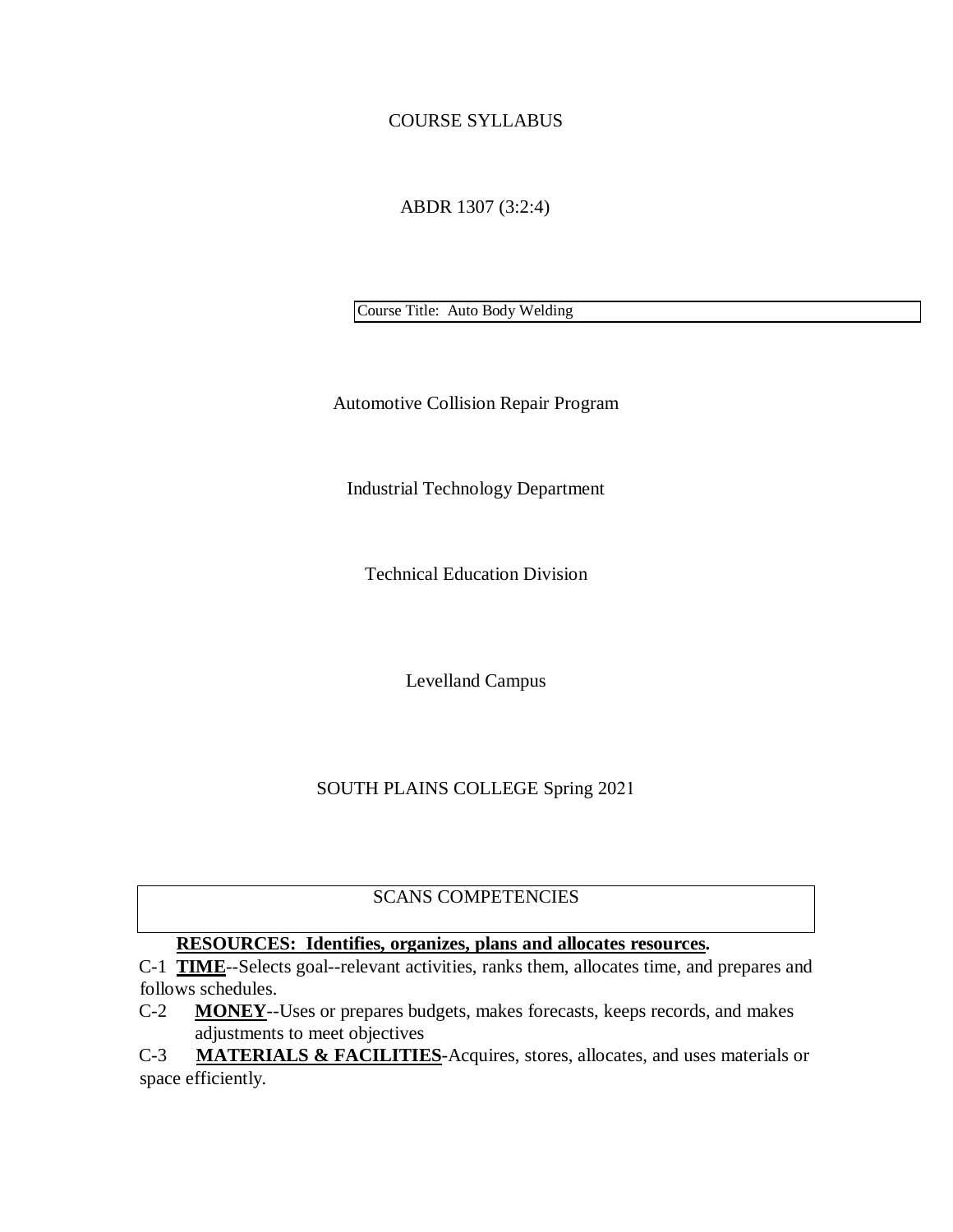- C-4 **HUMAN RESOURCES**--Assesses skills and distributes work
- accordingly, evaluates performances and provides

## feedback. **INFORMATION--Acquires and Uses Information** C-5 Acquires and evaluates information.

- C-6 Organizes and maintains information.
- C-7 Interprets and communicates information. C-8
- Use computers to Process information.

### **INTERPERSONAL--Works With Others**

- C-9 Participates as members of a team and contributes to group effort.
- C-10 Teaches others new skills.
- C-11 Serves clients/customers--works to satisfy customer's expectations.
- C-12 Exercises leadership--communicates ideas to justify position, persuades and convinces others, responsibly challenges existing procedures and policies.
- C-13 Negotiates-Works toward agreements involving exchanges of resources resolves divergent interests.
- C-14 Works with Diversity-Works well with men and women from diverse backgrounds.

### **SYSTEMS--Understands Complex Interrelationships**

- C-15 Understands Systems--Knows how social, organizational, and technological systems work and operates effectively with them
- C-16 Monitors and Correct Performance-Distinguishes trends, predicts impacts on system operations, diagnoses systems' performance and corrects malfunctions.
- C-17 Improves or Designs Systems-Suggests modifications to existing systems and develops new or alternative systems to improve performance.

### **TECHNOLOGY--Works with a variety of technologies**

- C-18 Selects Technology--Chooses procedures, tools, or equipment including computers and related technologies.
- C-19 Applies Technology to Task-Understands overall intent and proper procedures for setup and operation of equipment.
- C-20 Maintains and Troubleshoots Equipment-Prevents, identifies, or solves problems with equipment, including computers and other technologies.

# FOUNDATION SKILLS

### **BASIC SKILLS--Reads, writes, performs arithmetic and mathematical operations, listens and speaks**

- F-1 Reading--locates, understands, and interprets written information in prose and in documents such as manuals, graphs, and schedules.
- F-2 Writing-Communicates thoughts, ideas, information and messages in writing, and creates documents such as letters, directions, manuals, reports, graphs, and flow charts.

F-3 Arithmetic--Performs basic computations; uses basic numerical concepts such as whole numbers, etc.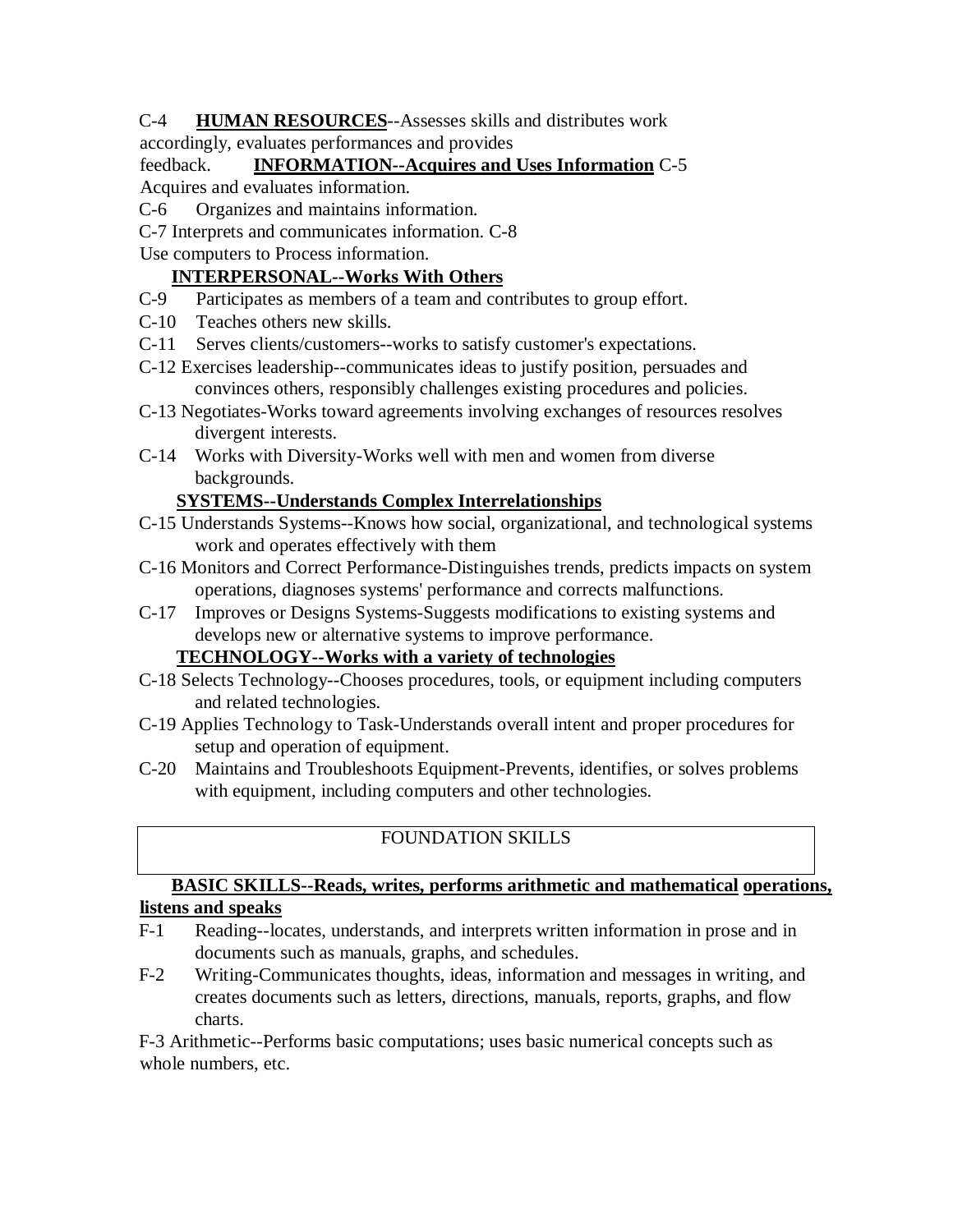F-4 Mathematics--Approaches practical problems by choosing appropriately from a variety of mathematical techniques.

F-5 Listening--Receives, attends to, interprets, and responds to verbal messages and other cues.

F-6 Speaking--Organizes ideas and communicates orally.

**THINKING SKILLS--Thinks creatively, makes decisions, solves problems, visualizes, and knows how to learn and reason** F-7 Creative Thinking-

-Generates new ideas.

F-8 Decision-Making--Specifies goals and constraints, generates alternatives, considers risks, and evaluates and chooses best alternative.

F-9 Problem Solving--Recognizes problems and devises and implements plan of action.

- F-10 Seeing Things in the Mind's Eye--Organizes and processes symbols, pictures, graphs, objects, and other information.
- F-11 Knowing How to Learn--Uses efficient learning techniques to acquire and apply new knowledge and skills.
- F-12 Reasoning--Discovers a rule or principle underlying the relationship between two or more objects and applies it when solving a problem.

# **PERSONAL QUALITIES--Displays responsibility, self-esteem, sociability, selfmanagement, integrity and honesty**

- F-13 Responsibility--Exerts a high level of effort and preservers towards goal attainment.
- F-14 Self-esteem--Believes in own self-worth and maintains a positive view of self.
- F-15 Sociability--Demonstrates understanding, friendliness, adaptability, empathy, and politeness in group settings.
- F-16 Self-Management--Assesses self accurately, sets personal goals, monitors progress, and exhibits self-control.
- F-17 Integrity/Honesty--Chooses ethical courses of action.

| Levelland                             |                                                                                |
|---------------------------------------|--------------------------------------------------------------------------------|
|                                       | COURSE SYLLABUS                                                                |
| COURSE TITLE:                         | <b>ABDR 1307: Auto Body WELDING</b>                                            |
| INSTRUCTOR:                           | Jim Wisian                                                                     |
| OFFICE LOCATION<br>$\&$ PHONE/e-mail: | MT OFFICE 2, (806) 894-9611 ext.2286<br>e-mail: jwisian@southplainscollege.edu |
| <b>OFFICE HOURS:</b>                  | <b>APPOINTME</b>                                                               |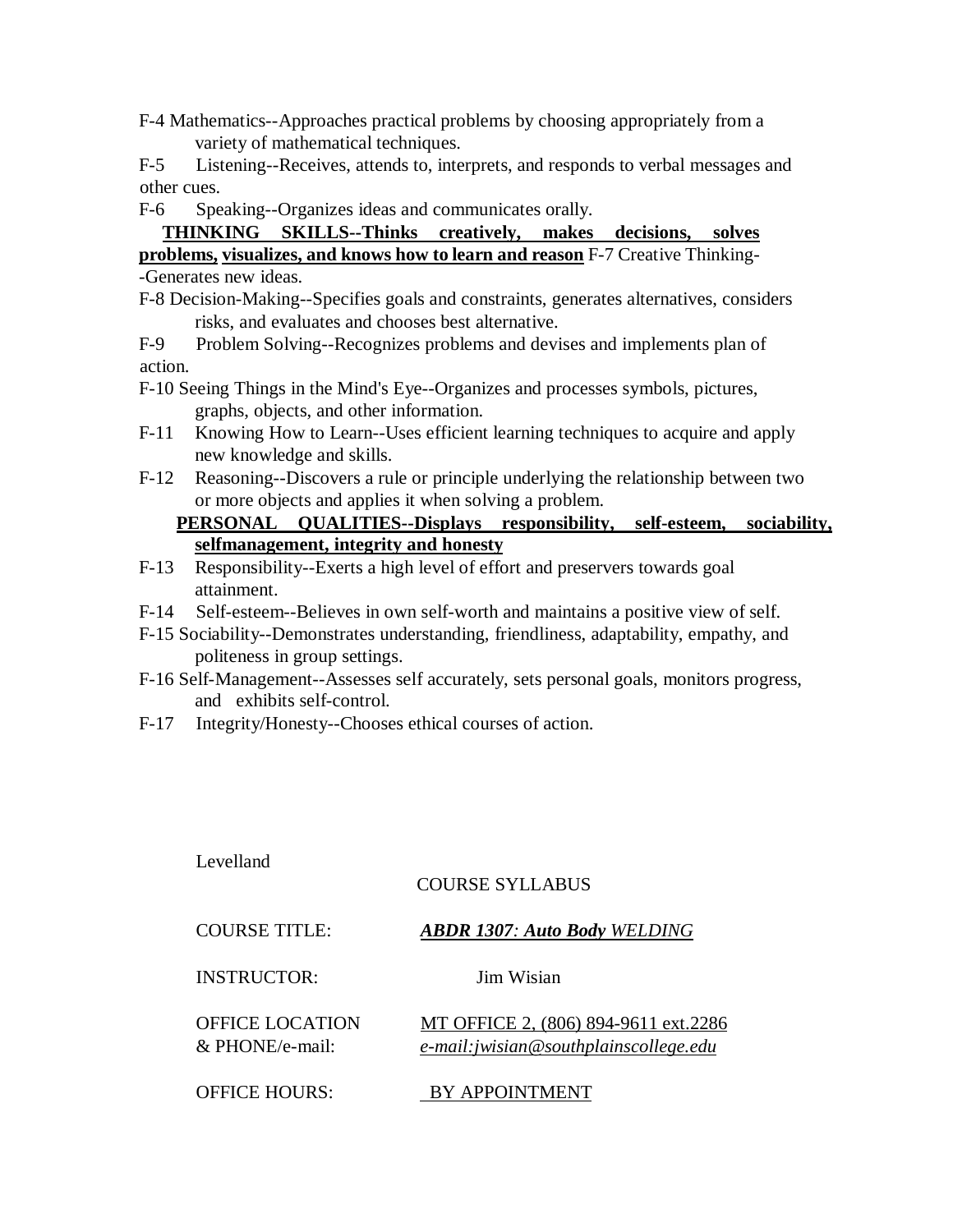\*\*\*\*\*\*\*\*\*\*\*\*\*\*\*\*\*\*\*\*\*\*\*\*\*\*\*\*\*\*\*\*\*\*\*\*\*\*\*\*\*\*\*\*\*\*\*\*\*\*\*\*\*\*\*\*\*\*\*\*\* I.

#### GENERAL COURSE INFORMATION:

- A. Course Description A study of collision repair welding and cutting procedures.
- B. **End-of-Course Outcomes:** Identify and set-up welding equipment used in the collision repair industry; and perform industry standard welds and cutting procedures.
- C. Course Competencies: Upon successful completion of this course, the student will be able to demonstrate knowledge of general shop safety, ,personal and equipment safety, including HAZMAT and Right to Know training, his/her ability to identify and use cutting and welding equipment found in the collision repair industry. Specifically the student will be able to:
	- 1. Articulate the Hazardous Communication Act of 1985.
	- 2. Complete Right to Know work sheets 100% correctly 3. Complete Personal and Equipment Safety test 100% correctly
	- 4. Identify the three classes of welding.
	- 5. Explain how to use a MIG welding machine.
	- 6. Name the six basic welding techniques employed with MIG equipment.
	- 7. Determine where and how to use resistance spot welding.
	- 8. Explain general brazing and soldering techniques used in a body shop.
	- 9. Describe plasma arc cutting of body panels.
	- 10. List safety procedures important in each welding operation.
- D. Academic Integrity**:** It is the aim of the faculty of South Plains College to foster a spirit of complete honesty and a high standard of integrity. The attempt of any student to present as his or her own any work which he or she has not honestly performed is regarded by the faculty and administration as a most serious offense and renders the offender liable to serious consequences, possibly suspension.
	- 1. Cheating**:** Dishonesty of any kind of examinations or on written assignments, illegal possession of examinations, the use of unauthorized notes during an examination, obtaining information during an examination from the textbook or from the examination paper of another student, assisting others to cheat, alteration of grade records, illegal entry or unauthorized presence in an office are examples of cheating.
	- 2. Plagiarism**:** Offering the work of another as one's own, without proper acknowledgment, is plagiarism; therefore, any student who fails to give credit for quotations or essentially identical expression of material taken form books, encyclopedias, magazines and other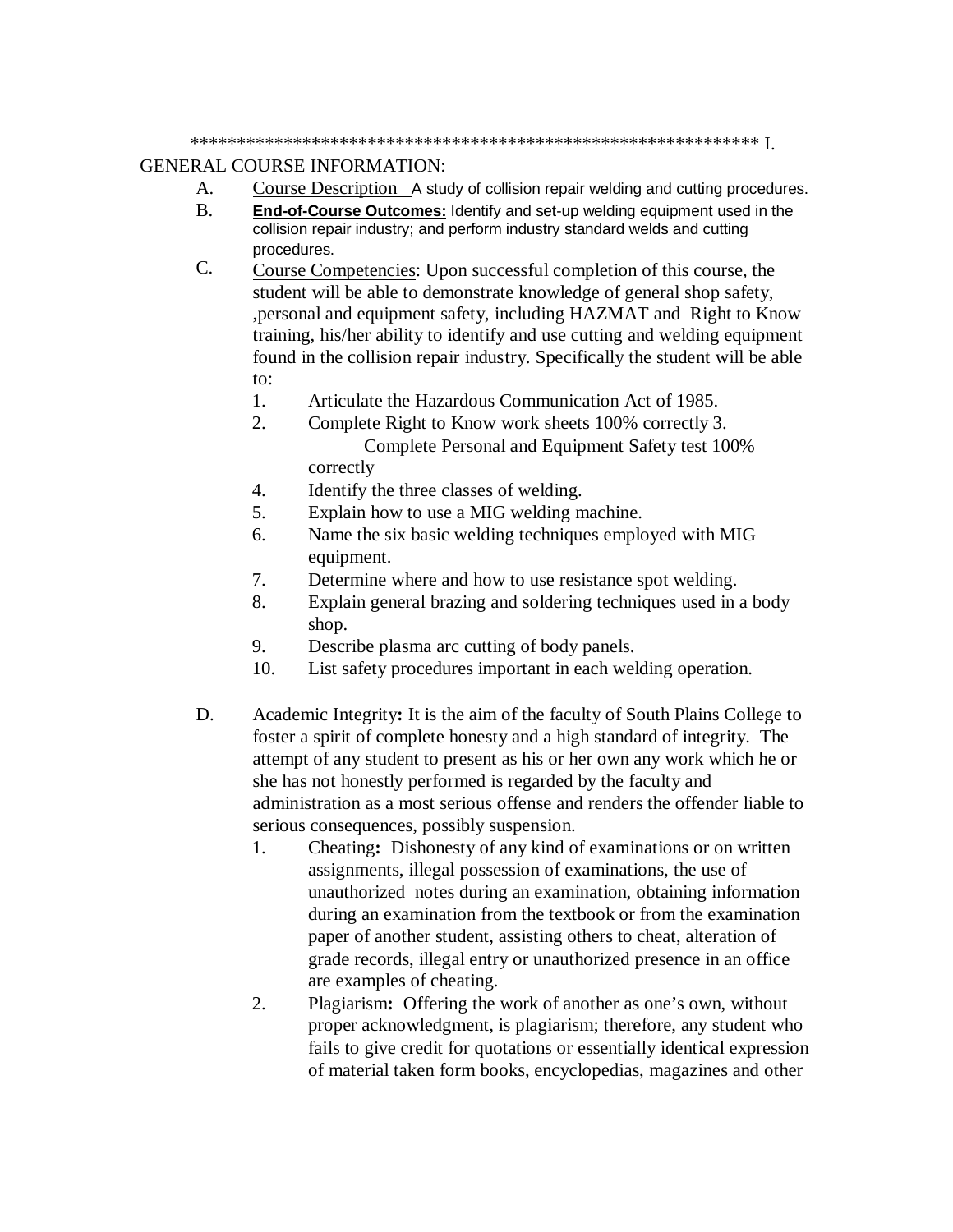reference works, or from the themes, reports or other writings of a fellow student, is guilty of plagiarism.

#### E. SCANS and Foundation Skills

Appropriate competencies and foundation skills set forth by the Secretary's Commission on Achieving Necessary Skills (SCANS) have been integrated into the ACR 161-264 Training program. Specifically, they are C1,C3,C5,C6,C7,C8,C9,C11,C14,C15,C16, C18, C19,C20, and F1-F17. References and methods are detailed in the Scans document filed in the office of coordinator of the Automotive Collision Repair Program.

F. Verification of Workplace Competencies

#### II. SPECIFIC COURSE/INSTRUCTOR REQUIREMENTS

### A. TEXTBOOK & OTHER MATERIALS

Textbook: I-CAR Automotive Body Repair, 5th edition, James E. Duffy

Notebook: Must contain all required course text including handout material.

Hand tools: Required Tool List. (INSTRUCTOR WILL HAND OUT) Safety Equip: see attached/Required Safety Equipment.

I-CAR DISC: May need to be purchased

## **Attendance Policy**

Excessive absences are a serious problem, and as a part of technical training, good attendance habits are necessary. Positive steps will be taken in this program to develop these habits. The employer demands good work habits, and in order for the student to learn good work habits, our attendance policy will require punctual and regular attendance.

Students are expected to attend all classes in order to be successful in a course. The student may be administratively withdrawn from the course when absences become excessive as defined in the course syllabus.

When an unavoidable reason for class absence arises, such as illness, an official trip authorized by the college or an official activity, the instructor may permit the student to make up work missed. It is the student's responsibility to complete work missed within a reasonable period of time as determined by the instructor. Students are officially enrolled in all courses for which they pay tuition and fees at the time of registration. Should a student, for any reason, delay in reporting to a class after official enrollment, absences will be attributed to the student from the first class meeting.

Students who enroll in a course but have "Never Attended" by the official census date, as reported by the faculty member, will be administratively dropped by the Office of Admissions and Records. A student who does not meet the attendance requirements of a class as stated in the course syllabus and does not officially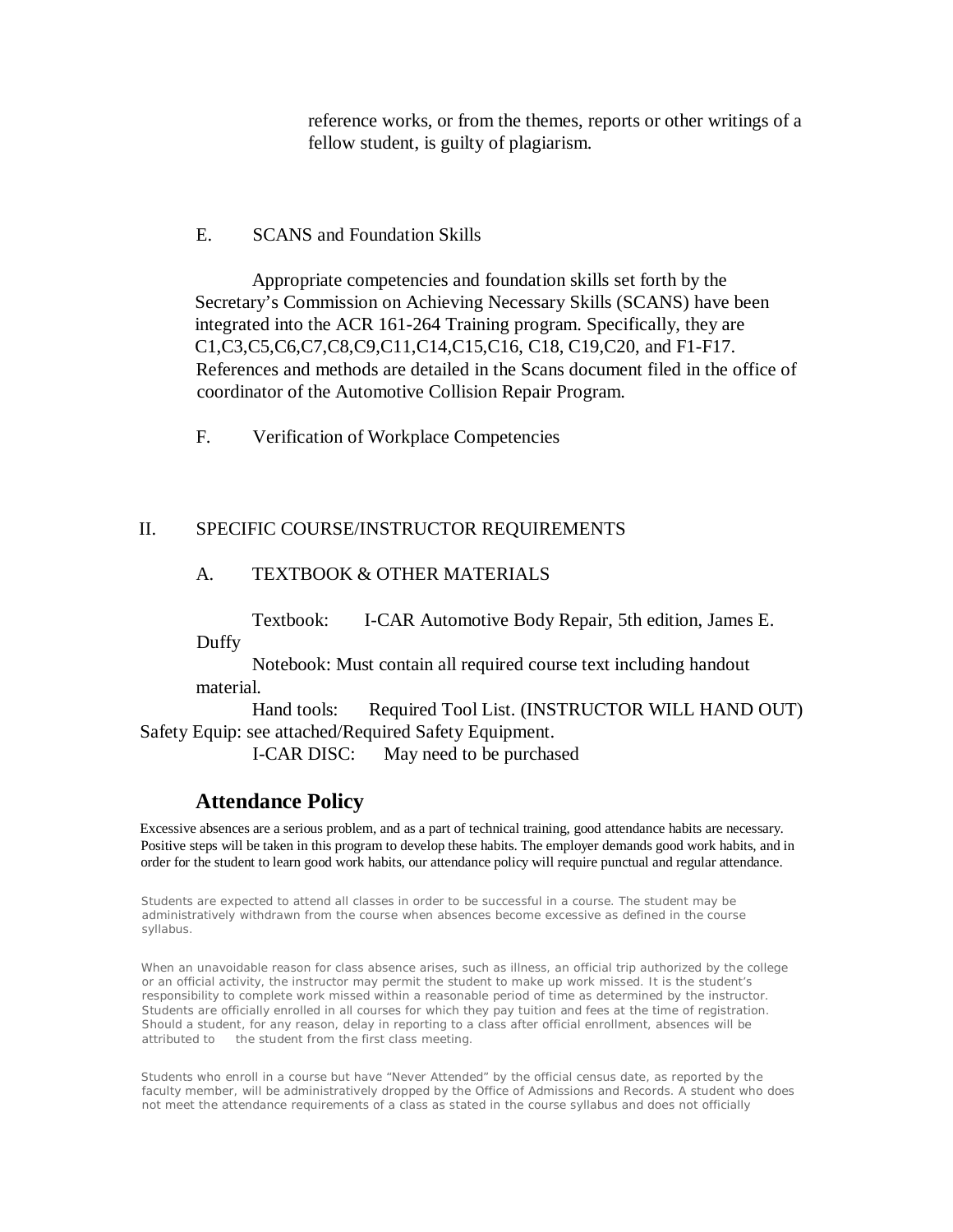withdraw from that course by the official census date of the semester, may be administratively withdrawn from that course and receive a grade of "X" or "F" as determined by the instructor. Instructors are responsible for clearly stating their administrative drop policy in the course syllabus, and it is the student's responsibility to be aware of that policy.

It is the student's responsibility to verify administrative drops for excessive absences through MySPC using his or her student online account. If it is determined that a student is awarded financial aid for a class or classes in which the student never attended or participated, the financial aid award will be adjusted in accordance with the classes in which the student did attend/participate and the student will owe any balance resulting from the adjustment. When absences excessed more than 10% of total class hours and it is **determined the student cannot pass the course the student will be asked to withdraw.**

#### **Absence for Military Service**

In accordance with Texas Education Code Section 51.9111, a student is excused from attending classes or engaging in other required activities, including exams, if he or she is called to active military service of a reasonably brief duration. The maximum time for which the student may be excused has been defined by the Texas Higher Education Coordinating Board as "no more than 25 percent of the total number of class meetings or the contact hour equivalent (not including the final examination period) for the specific course or courses in which the student is currently enrolled at the beginning of the period of active military service." The student will be allowed a reasonable time after the absence to complete assignments and take exams.

#### **Religious Holy Days**

In accordance with Texas Education Code Section 51.911, South Plains College will allow a student who is absent from class for the observance of a religious holy day to take an examination or complete an assignment scheduled for that day within seven (7) calendar days after the absence. Students are required to file a written notification of absence with each instructor within the first fifteen (15) days of the semester in<br>which the absence will occur. Forms for this purpose are available in the Dean of Students Office will occur. Forms for this purpose are available in the Dean of Students Office along with instructions and procedures. "Religious holy days" means a holy day observed by a religion whose place of worship is exempt from property taxation under Texas Tax Code Section 11.20.

#### 4.1.1.4 Title IX Pregnancy Accommodations Statement

If you are pregnant, or have given birth within six months, Under Title IX you have a right to reasonable accommodations to help continue your education. To activate accommodations you must submit a Title IX pregnancy accommodations request, along with specific medical documentation, to the Director of Health and Wellness. Once approved, notification will be sent to the student and instructors. It is the student's responsibility to work with the instructor to arrange accommodations. Contact Chris Straface, Director of assistance.

#### **Unexcused absence policy for missed tests**

A student will only be allowed to make-up tests and assignments for extenuating problems such as surgery, severe illness, pregnancy, and family emergencies. The student is responsible for providing satisfactory evidence to substantiate the reason for the absence to the instructor. A grade of zero will be given to tests and assignments if the student fails to meet these requirements. A student meeting these requirements will be provided a make-up class, not to exceed 30 days after the absence. A make-up class including tests and assignments will not be given during the courses scheduled class/lab time, but on a specific date and time as scheduled by the instructor. A grade of zero will be given to tests and assignments, if the student does not attend the make-up class. A student attending a make-up class does not constitute an excused absence and the original absence will not be dismissed. Students cannot attend more than three make-up classes

A student is allowed five absences. Students exceeding five absences will automatically be given a failing grade. Four tardies will be equal to 1 absence.

# Grading Policy

- 1. Videos: Watch Video and Complete Appropriate Worksheets. Worksheets will be graded on a percent basis.
- 1. Tests will given by the instructor on all chapter assignments once that unit has been reviewed.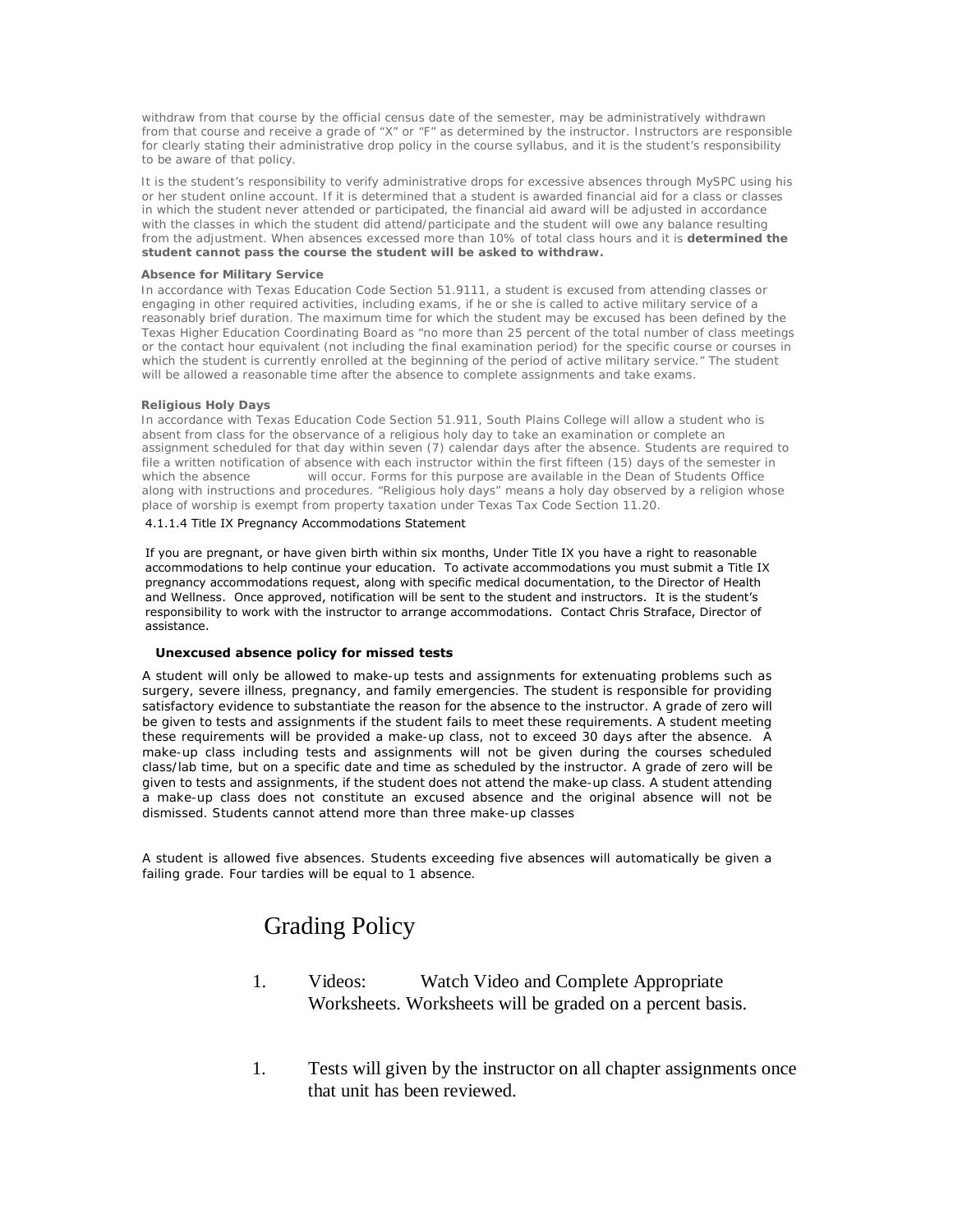- 2. Prior notification of quizzes may or may not be given.
- 3. Final exams will be given to all students covering lectures and instruction for the entire semester. *Classroom(40% of final grade*
	- a. Tests will be 20% of final grade. Homework will be 20% of final grade.
	- b. The final exam will be 20% of final grade. *Lab (*60% of final grade) - Assessed on a basis of:
	- a. Safety Procedures
	- b. Proper use of machine and hand tools
	- c. Quality of workmanship, skill
	- d. **Attitude and cooperation**
	- e. Attendance
- 4. *Final Grade Computation*
	- a. *60% of final grade classroom*
	- b. *40% of final grade lab*
- 5. Daily/Weekly
	- *a. Minimum grade required to remain in class is70%.*
	- *b. A weekly lab grade will be given, which will include, Safety procedures, Proper use of machine and hand tools, Quality of workmanship, Attitude and cooperation, and Attendance.*
- E. Special Requirements
	- 1. Students must complete Personal & Equipment Safety Test and Right to Know work sheets 100% correctly before participating in lab activities.(4 attempts only)
	- 2. The instructor will appoint a student foreman on a rotation basis.
	- 3. All students will be responsible for the tool lock up and shop clean up.
	- 4. Each student is required to have a locker and keep it clean and organized.
	- 5. There will be a basic set of hand tools and safety equipment required for the course. A suggested tool list will be available to the students.(see attached)
	- 6. Students must agree to the rules and regulations set forth by the program administrators. Signed copies of the rules and regulations form will be kept on file in the office of the program coordinator. Violations deemed harmful or negligent are grounds for immediate dismissal from the program. By signing, students agree to be dropped from class if violations occur.
- IV. Accommodations: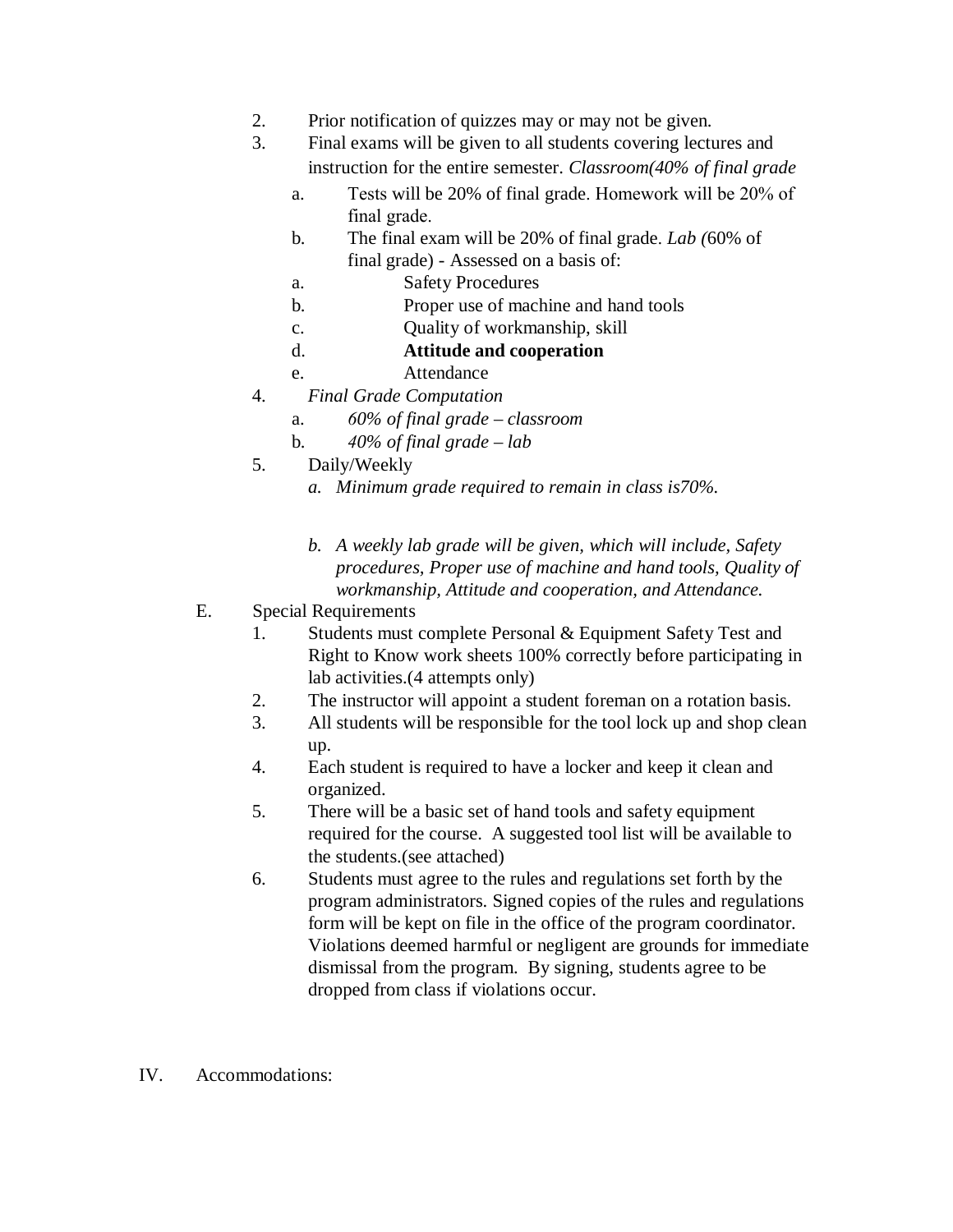South Plains College strives to accommodate the individual needs of all students in order to enhance their opportunities for success in the context of a comprehensive community college setting. It is the policy of South Plains College to offer all educational and employment opportunities without regard to race, color, national origin, religion, gender, disability or age (SPC Equal Opportunity Policy--General Catalog). Any student who, because of a disability or other special consideration, may require special arrangements in order to meet course requirements should contact the instructor as soon as possible to make necessary accommodations. In addition, students may contact SPC Special Services Office and/or Counseling Center for individualized assistance.

#### Diversity Statement

In this class, the teacher will establish and support an environment that values and nurtures individual and group differences and encourages engagement and interaction. Understanding and respecting multiple experiences and perspectives will serve to challenge and stimulate all of us to learn about others, about the larger world and about ourselves. By promoting diversity and intellectual exchange, we will not only mirror society as it is, but also model society as it should and can be.

#### Disabilities Statement

Students with disabilities, including but not limited to physical, psychiatric, or learning disabilities, who wish to request accommodations in this class should notify the Disability Services Office early in the semester so that the appropriate arrangements may be made. In accordance with federal law, a student requesting accommodations must provide acceptable documentation of his/her disability to the Disability Services Office. For more information, call or visit the Disability Services Office at Levelland (Student Health & Wellness Office) 806-716-2577, Reese Center (Building 8) & Lubbock Center 806-716-4675, or Plainview Center (Main Office) 806-716-4302 or 806-296-9611.

#### Non-Discrimination Statement

South Plains College does not discriminate on the basis of race, color, national origin, sex, disability or age in its programs and activities. The following person has been designated to handle inquiries regarding the non-discrimination policies: Vice President for Student Affairs, South Plains College, 1401 College Avenue, Box 5, Levelland, TX 79336. Phone number 806-716-2360.

Campus Concealed Carry - Texas Senate Bill - 11 (Government Code 411.2031, et al.) authorizes the carrying of a concealed handgun in South Plains College buildings only by persons who have been issued and are in possession of a Texas License to Carry a Handgun. Qualified law enforcement officers or those who are otherwise authorized to